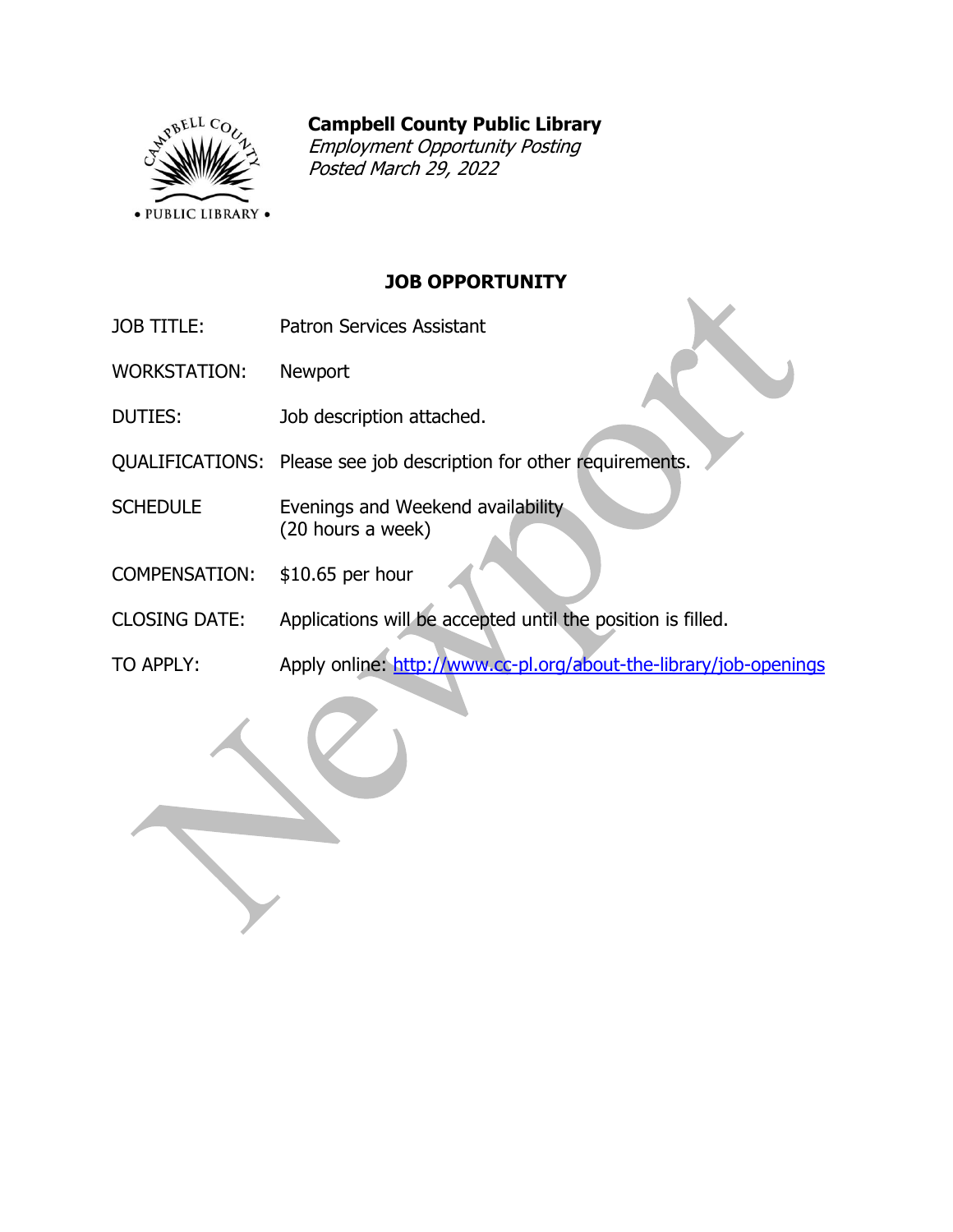

| REPORTS TO:         | <b>Patron Services Supervisor</b> |
|---------------------|-----------------------------------|
| JOB CLASSIFICATION: | $\mathcal{L}$                     |
| STATUS:             | Non-Exempt                        |
| REVISED:            | 20 Jan 2017                       |

## **BASIC FUNCTION:**

Under the general direction of the Patron Services Supervisor, the Patron Services Assistant provides customer service requiring extensive interaction with the public and other staff members. The Patron Services Assistant performs specialized tasks related to the circulation of library materials including processing circulating materials, shelving, answering patron inquiries in person and on the phone, and handling money for fines, fees, or other services. Duties may require independent judgment and action within specific parameters.

The Library expects all employees to observe and develop our core values of: Motivation, Positive Attitude, Respect for Others, Strong Commitment to Customer Service, Sense of Humor, Integrity, Honesty, Tolerance and Flexibility.

#### **RESPONSIBILITIES:**

- Perform general desk duties including answering telephone and directing calls, circulation of library materials, check in magazines and newspapers, holds processing, fine/fee payments, processing library card applications, scheduling/confirming meeting room reservations, recording statistical usage (in-house, honor, etc) and other similar responsibilities.
- Resolve disputes with patrons concerning overdue, lost and damaged items, directing unresolved issues to the Circulation Supervisor or other supervising staff members.
- Empty item return.
- Shelve library materials, ensure library shelves are in order, and shift library materials as directed.
- Perform minor repairs on materials.
- Reconcile cash drawer.
- Serve on committees as assigned by the Assistant Director.
- Perform other duties as assigned.

## **EXPERIENCE AND EDUCATIONAL REQUIREMENTS:**

- Completion of high school or GED.
- Extensive customer service experience preferred.
- Basic computer experience with standard office software, including Microsoft Office products, email, and internet usage.